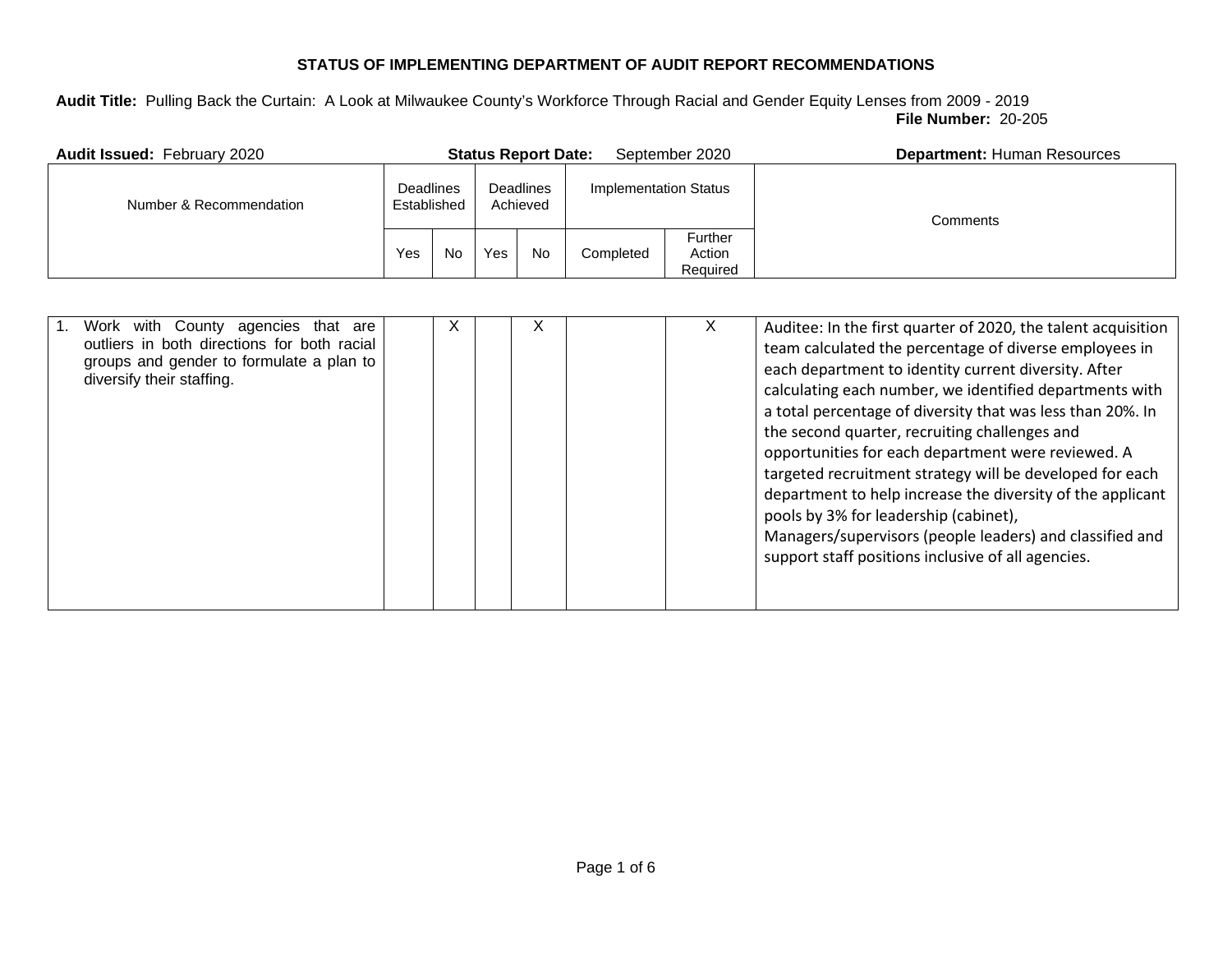| Audit Issued: February 2020                                                                                                                                                                                                                                                                            |     |                                                                 |     | <b>Status Report Date:</b>   |           | September 2020                       | <b>Department: Human Resources</b>                                                                                                                                                                                                                                                                                                                                                                                                                                                                                                                     |
|--------------------------------------------------------------------------------------------------------------------------------------------------------------------------------------------------------------------------------------------------------------------------------------------------------|-----|-----------------------------------------------------------------|-----|------------------------------|-----------|--------------------------------------|--------------------------------------------------------------------------------------------------------------------------------------------------------------------------------------------------------------------------------------------------------------------------------------------------------------------------------------------------------------------------------------------------------------------------------------------------------------------------------------------------------------------------------------------------------|
| Number & Recommendation                                                                                                                                                                                                                                                                                |     | <b>Deadlines</b><br><b>Deadlines</b><br>Established<br>Achieved |     | <b>Implementation Status</b> |           |                                      | Comments                                                                                                                                                                                                                                                                                                                                                                                                                                                                                                                                               |
|                                                                                                                                                                                                                                                                                                        | Yes | <b>No</b>                                                       | Yes | <b>No</b>                    | Completed | <b>Further</b><br>Action<br>Required |                                                                                                                                                                                                                                                                                                                                                                                                                                                                                                                                                        |
| Set up a system to regularly monitor the<br>2.<br>variance in salaries by race and analyze<br>the data to determine the cause. Once<br>cause has been determined, establish<br>appropriate<br>eliminate<br>steps<br>to<br>the<br>variance and report actions to County<br>leadership and policymakers. |     | X                                                               |     | X                            |           | X                                    | Auditee: DHR has actively been working on the migration<br>of technology platforms that will allow for robust<br>reporting on these key employee demographics. The<br>system (Ceridian Dayforce) is expected to go live by 4 <sup>th</sup><br>quarter 2020. DHR will develop and implement a data<br>analysis and report structure in $1st$ quarter 2021 that<br>regularly monitors and reports the information to<br>leadership and policymakers. The Ceridian Dayforce<br>project is 52% complete and is on schedule for a<br>December 2020 go-live. |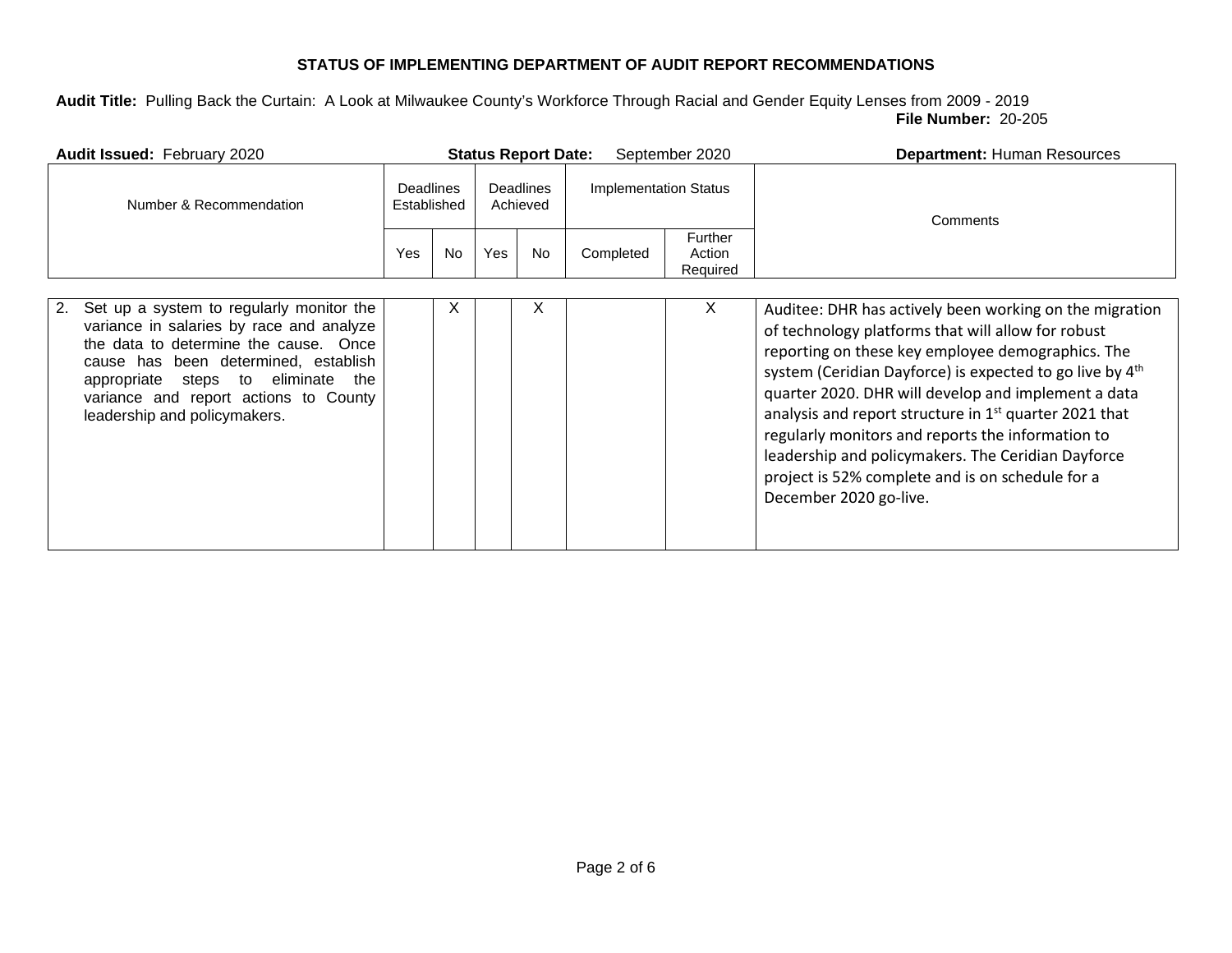| Audit Issued: February 2020                                                                                                                                                                                                                                        |              |                                                          |     | <b>Status Report Date:</b>   |           | September 2020                | Department: Human Resources                                                                                                                                                                                                                                                                                                                                                                                                                                                                                                                                                                                                                                                                                                                                    |
|--------------------------------------------------------------------------------------------------------------------------------------------------------------------------------------------------------------------------------------------------------------------|--------------|----------------------------------------------------------|-----|------------------------------|-----------|-------------------------------|----------------------------------------------------------------------------------------------------------------------------------------------------------------------------------------------------------------------------------------------------------------------------------------------------------------------------------------------------------------------------------------------------------------------------------------------------------------------------------------------------------------------------------------------------------------------------------------------------------------------------------------------------------------------------------------------------------------------------------------------------------------|
| Number & Recommendation                                                                                                                                                                                                                                            |              | <b>Deadlines</b><br>Deadlines<br>Established<br>Achieved |     | <b>Implementation Status</b> |           | Comments                      |                                                                                                                                                                                                                                                                                                                                                                                                                                                                                                                                                                                                                                                                                                                                                                |
|                                                                                                                                                                                                                                                                    | Yes          | <b>No</b>                                                | Yes | No                           | Completed | Further<br>Action<br>Required |                                                                                                                                                                                                                                                                                                                                                                                                                                                                                                                                                                                                                                                                                                                                                                |
| Review, update and distribute all relevant<br>3.<br>diversity AMOPs (e.g. Diversity and<br>Inclusion,<br>Equal<br>Employment<br>Hiring for a Vacant<br>Opportunity,<br>Position).                                                                                  | $\mathsf{X}$ |                                                          |     | X                            |           | $\mathsf{X}$                  | Auditee: The HR Analyst has been working directly with<br>the DHR D&I Program Manager to facilitate the revision of<br>the EEO and Diversity and Inclusion AMOP. The DHR D&I<br>Program Manager completed revisions to the EEO AMOP.<br>The new EEOP AMOP was then peer reviewed by<br>representatives from DHR-Employee Relations, the Office<br>of African American Affairs and the Office of People with<br>Disabilities. The EEO AMOP is currently being considered<br>by the Milwaukee County Review Board. The DHR D&I<br>Program Manager is also revising the Diversity & Inclusion<br>AMOP to align to both the new County Strategic Plan and<br>the Diversity and Inclusion Strategic plan. This is expected<br>to be completed by December 31, 2020. |
| Conduct a review of all involuntary<br>4.<br>separations to determine if there is a<br>reason for the disproportionate number<br>of Black or African American employees<br>or other racial groups. Devise a plan to<br>work with managers to combat this<br>trend. | $\mathsf{x}$ |                                                          |     | X                            |           | $\mathsf{X}$                  | Auditee: DHR will generate a report by September 30,<br>with Q1 and 2 data and review. After reviewing, the<br>Employee Relations team in collaboration with the DHR<br>leadership team, will determine plan of action.                                                                                                                                                                                                                                                                                                                                                                                                                                                                                                                                        |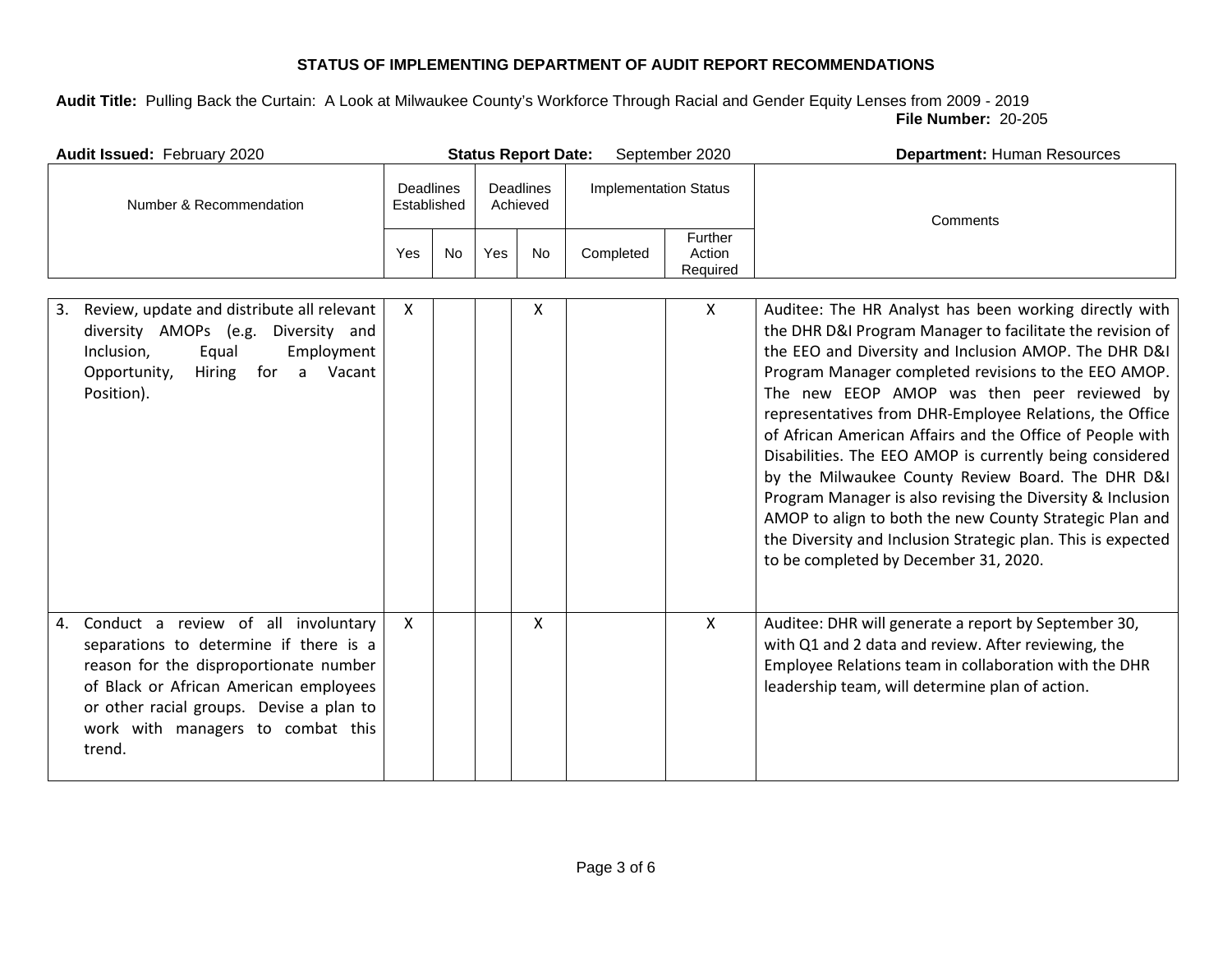| Audit Issued: February 2020                                                                                                                                                       |                          |           |                       | <b>Status Report Date:</b> |                              | September 2020                | <b>Department: Human Resources</b>                                                                                                                                                                                                                                                                                                                                                                                                                                                                                       |
|-----------------------------------------------------------------------------------------------------------------------------------------------------------------------------------|--------------------------|-----------|-----------------------|----------------------------|------------------------------|-------------------------------|--------------------------------------------------------------------------------------------------------------------------------------------------------------------------------------------------------------------------------------------------------------------------------------------------------------------------------------------------------------------------------------------------------------------------------------------------------------------------------------------------------------------------|
| Number & Recommendation                                                                                                                                                           | Deadlines<br>Established |           | Deadlines<br>Achieved |                            | <b>Implementation Status</b> |                               | Comments                                                                                                                                                                                                                                                                                                                                                                                                                                                                                                                 |
|                                                                                                                                                                                   | Yes                      | <b>No</b> | Yes                   | No                         | Completed                    | Further<br>Action<br>Required |                                                                                                                                                                                                                                                                                                                                                                                                                                                                                                                          |
| Work to establish a toolkit for recruiting<br>5.<br>and hiring a diverse workforce to provide<br>specific guidelines and train hiring<br>managers on how to hire a diverse staff. | X                        |           | X                     |                            | X                            |                               | Auditee: DHR has developed a toolkit for recruiting and<br>hiring a diverse workforce with specific guidelines and<br>strategic actions for both the DHR teams and people<br>managers. DHR has piloted a few strategies that will be<br>included in the toolkit. L&D has started to train county<br>departments hiring managers on biases/microaggressions<br>(e.g. Sensitivity for Supervisors/Managers)<br><b>Audit Service Division Comment:</b><br>Considered closed pending receipt of supporting<br>documentation. |
| Establish<br>6.<br>policies<br>procedures<br>and<br>regarding the production, publication and<br>retention of the biennial EEOC report.                                           |                          | X         |                       | X                          |                              | $\mathsf{X}$                  | Auditee: DHR is reviewing the technology platform report<br>capabilities and is considering creation of an AMOP for<br>completing and retaining the biennial EEOC report.                                                                                                                                                                                                                                                                                                                                                |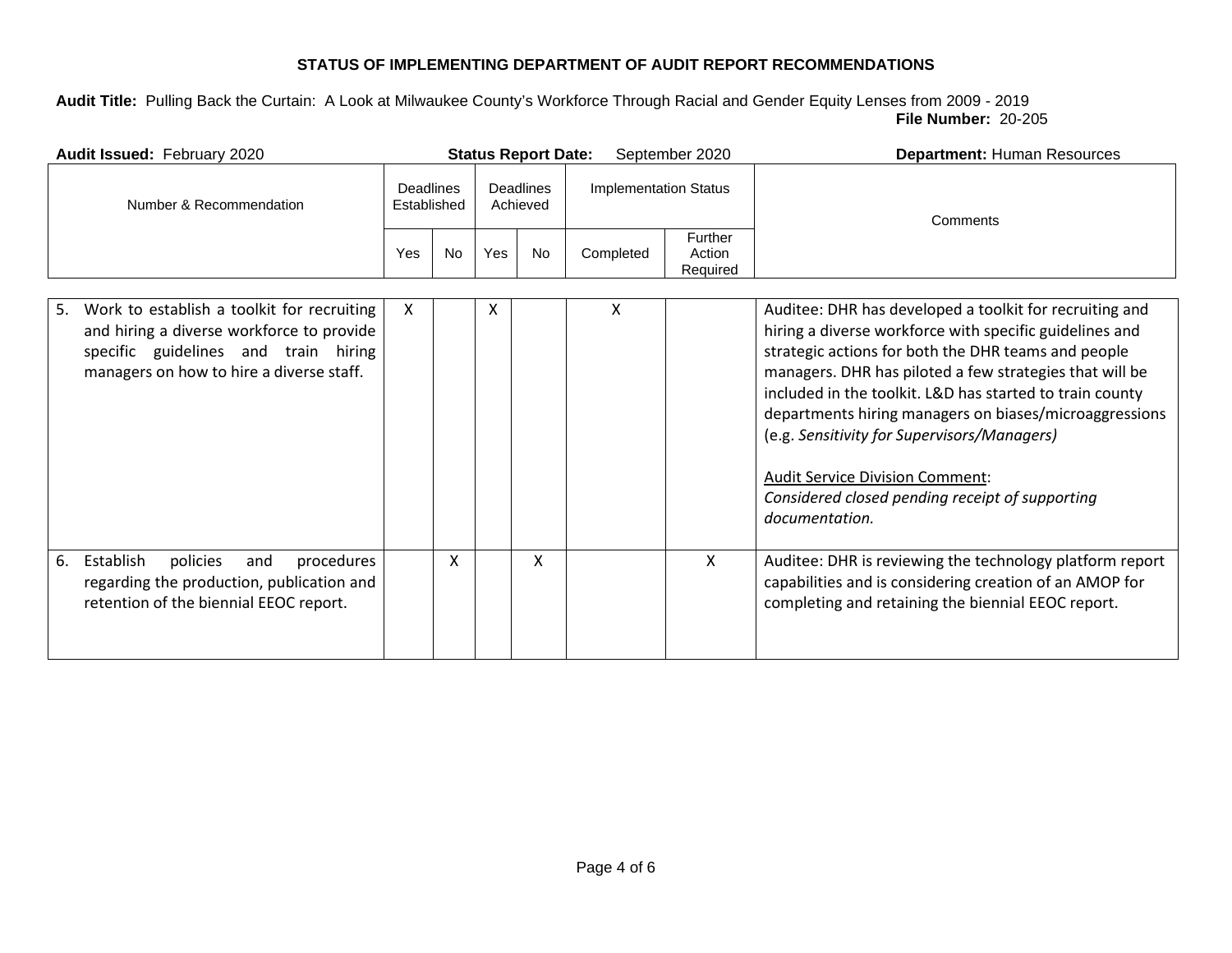| Audit Issued: February 2020                                                                                                       |     |                                                   |     | <b>Status Report Date:</b>   |           | September 2020                | <b>Department: Human Resources</b>                                                                                                                                                                                                                                                                                                                                                                                                                                                                                                                                                                                                                                                                                                                                                                                                                                                                                                                                                                                                                                                                                                                                      |
|-----------------------------------------------------------------------------------------------------------------------------------|-----|---------------------------------------------------|-----|------------------------------|-----------|-------------------------------|-------------------------------------------------------------------------------------------------------------------------------------------------------------------------------------------------------------------------------------------------------------------------------------------------------------------------------------------------------------------------------------------------------------------------------------------------------------------------------------------------------------------------------------------------------------------------------------------------------------------------------------------------------------------------------------------------------------------------------------------------------------------------------------------------------------------------------------------------------------------------------------------------------------------------------------------------------------------------------------------------------------------------------------------------------------------------------------------------------------------------------------------------------------------------|
| Number & Recommendation                                                                                                           |     | Deadlines<br>Deadlines<br>Established<br>Achieved |     | <b>Implementation Status</b> |           | Comments                      |                                                                                                                                                                                                                                                                                                                                                                                                                                                                                                                                                                                                                                                                                                                                                                                                                                                                                                                                                                                                                                                                                                                                                                         |
|                                                                                                                                   | Yes | <b>No</b>                                         | Yes | <b>No</b>                    | Completed | Further<br>Action<br>Required |                                                                                                                                                                                                                                                                                                                                                                                                                                                                                                                                                                                                                                                                                                                                                                                                                                                                                                                                                                                                                                                                                                                                                                         |
| 7.<br>Evaluate<br>whether<br>diversity<br>manager<br>performance should be added to the<br>annual performance evaluation process. | X   |                                                   |     | x                            | X         |                               | Auditee: The DHR Program Manager for Performance<br>Management and Diversity and Inclusion met with<br>management team across Milwaukee County during the<br>1 <sup>st</sup> quarter of 2020. She captured input, data and<br>feedback to assist in the redesign of the Performance<br>Management Review process at Milwaukee County.<br>During the 2 <sup>nd</sup> quarter of the year a new Performance<br>Evaluation form was created that included the Values and<br>Objectives of Milwaukee County Strategic Plan. These<br>included the following behaviors; Integrity, Respect,<br>Excellence and Diversity & Inclusion. After the transition<br>of the County Executive Performance Evaluation form was<br>adjusted to reflect the new Milwaukee County Values;<br>Inclusion, Influence and Integrity. The Performance<br>Evaluation form has been shared within HR and is<br>scheduled to be delivered to the organization beginning<br>November 2020 for use for managing performance from<br>January 1, 2020 through December 31, 2021.<br><b>Audit Service Division Comment:</b><br>Considered closed pending receipt<br>of<br>supporting<br>documentation. |